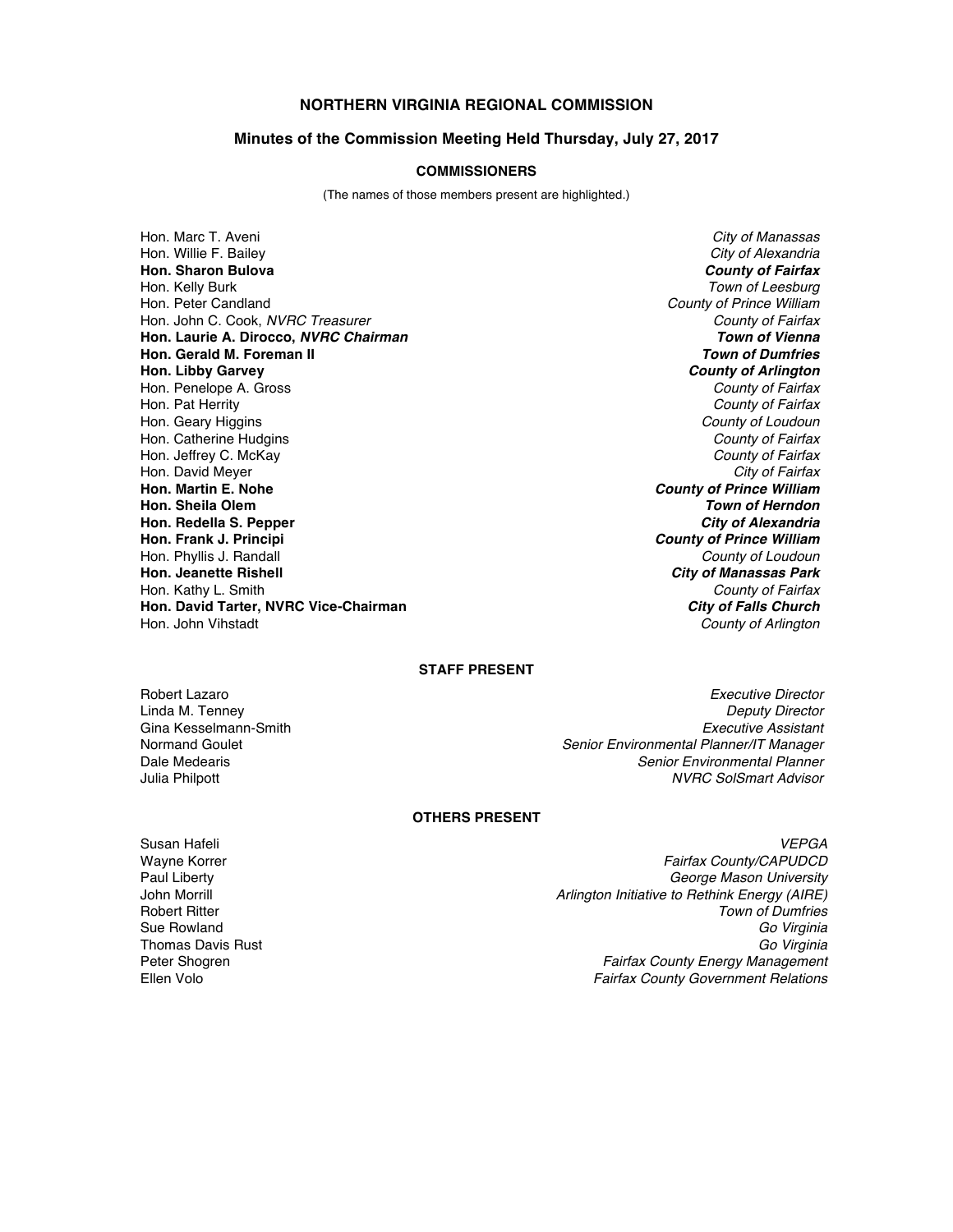Summary Minutes of the Commission July 27, 2017 Page 2

ALLEGIANCE

- CALL TO ORDER Chairman DiRocco called the meeting to order at 7:35 p.m.
- PLEDGE OF The Pledge of Allegiance was recited by all present.
- ROLL CALL The roll was called and all members present or absent were noted for the record.
- GO VIRGINIA UPDATE Mr. Rust, who is on the regional Go Virginia council, updated the Commissioners on the Go Virginia matter.

A Growth and Diversification Plan for Northern Virginia is to be adopted in August 2017. Projects need a 50/50 match from non-state sources – cash or in-kind. Local governments must participate and will receive a letter from the chairman of the regional Go Virginia council making the local governments aware of this and requesting financial help.

DISCUSSION & PRESENTATIONS NVRC's role past, present and future on the issue of energy was the discussion point of this meeting.

> NVRC received presentations from local staff on the success of their programs to implement LED lighting in their communities. Additionally, the Commissioners heard from the Chairman of the Virginia Energy Purchasing Governmental Association (VEPGA), which negotiates with Dominion Power the various rate schedules for local governments.

- John Morrill, Energy Manager, Arlington Initiative to Rethink Energy (AIRE)
- Peter Shogren, Assistant Director of Energy Management, Fairfax **County**
- Susan Hafeli, Chairman, VEPGA

Mr. Lazaro added that Dominion Energy has requested to meet with the Commission in the Fall to update Commissioners on their plans.

ACTION ITEMS Commissioner Olem moved approval of the Resolution No. P18-01 – Authorizing the Executive Director to submit and sign an agreement with AARP. The motion was seconded by Commissioner Foreman and carried unanimously.

> Background: NVRC has been invited to submit a grant application for an AARP Community Challenge Grant for pedestrian safety.

> Commissioner Bulova moved approval of the Resolution No. P18-02 – Authorizing the Executive Director to sign an agreement to provide administrative support to the Go Virginia Northern Virginia Regional Council. The motion was seconded by Commissioner Olem and carried. Commissioner Nohe and Chairman DiRocco abstained.

> Background: NVRC was notified it was awarded the contract via a competitive RFP process to provide administrative support to the Go Virginia Northern Virginia Regional Council. The resolution authorizes the Executive Director to sign the agreement on behalf of NVRC.

> Commssioner Pepper moved approval of the Resolution No. P18-03 – Making an appointment to the Health System Agency for Northern Virginia. The motion was seconded by Commissioner Olem and carried unanimously.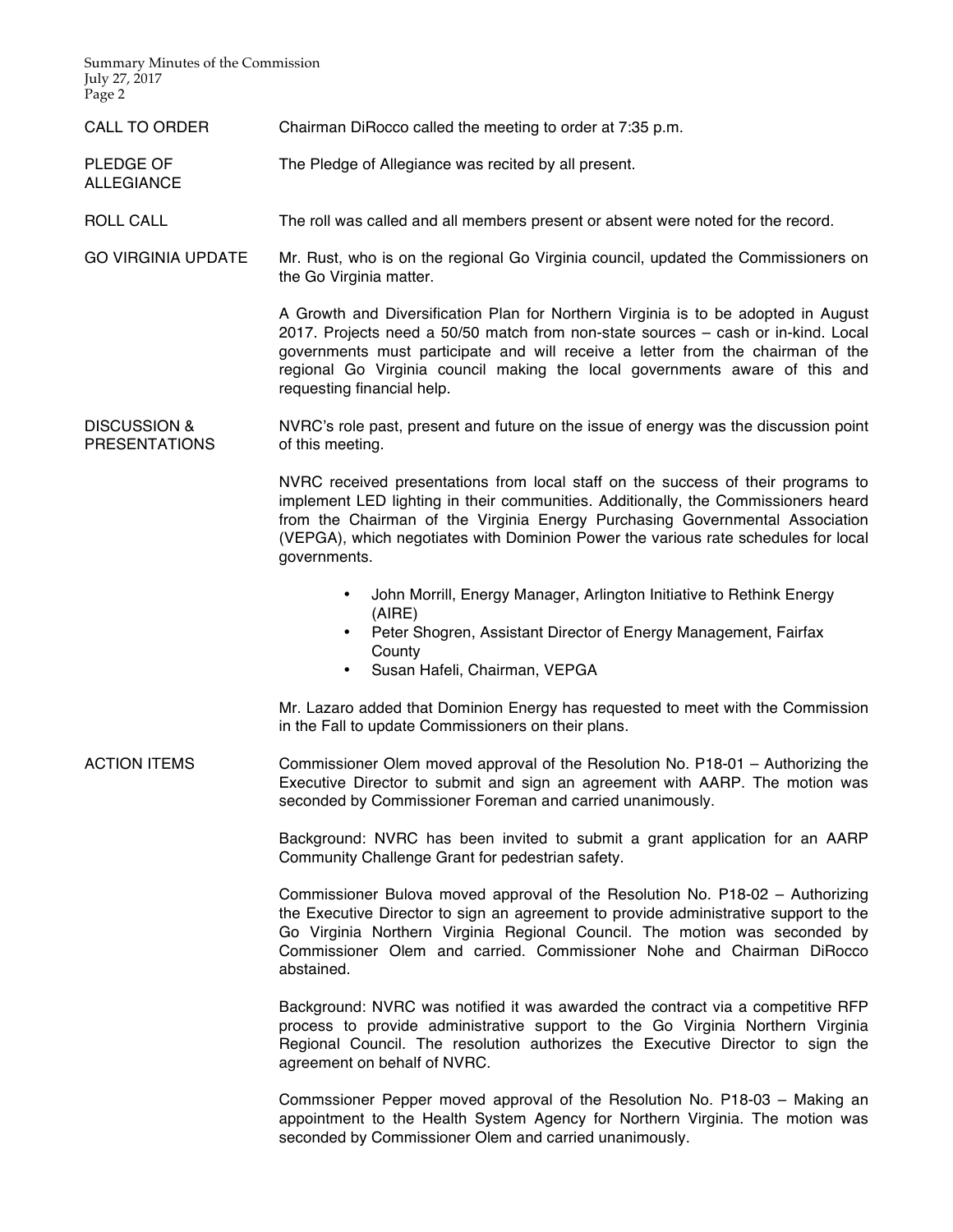Background: NVRC appoints several members to the Board of Directors of the Health System Agency for Northern Virginia. There is a vacancy that has occurred that must be filled by a representative of the Northern Virginia Area Network on Aging (NVAN). It is the recommendation to appoint Terri Lynch as the representative for NVAN to the HSA. Ms. Lynch serves as the Director of Aging and Adult Services for the City of Alexandria. There will be several more recommendations for appointments at our September meeting.

Commissioner Olem moved approval of the Resolution No. P18-04 –  $40<sup>th</sup>$  Anniversary of employment at the Commission – Linda M. Tenney. The motion was seconded by Commissioner Pepper and carried unanimously.

Mr. Lazaro presented his report to the Commission, which included the financial report for June 2017 and the following:

- Electrify America
	- o NVRC staff attended a briefing by the senior leadership of Electrify America regarding their first installation of EV charging infrastructure in the region. It is their goal to have 25 locations installed and operational within the next 30 months.
	- o Several existing stations in the region have already been upgraded under this plan.
- Air India Direct Service to Dulles
	- $\circ$  Air India launched non-stop service from New Delhi to Dulles International Airport. The three-times a week service is anticipated to carry 30,000 passengers annually and have an economic impact of \$30 million.
	- $\circ$  Discussions are already taking place to extend the service to 7 days a week. This is the  $33<sup>rd</sup>$  world capitol served direct from Dulles.
- Four Mile Run Update
- Leesylvania Shoreline Restoration Project
	- $\circ$  It has been nearly a year since NVRC and our partners undertook the shoreline restoration project at Leesylvania State Park. The grasses are growing in well and other sections will be replanted where the plants died or were eaten by wildlife.
- Solariza NoVA Challenge
	- $\circ$  Congratulations to the City of Falls Church for winning the Solarize NoVA challenge for the Spring campaign!
	- o Over the last three years the challenge has been won by each of the participants: Town of Vienna, City of Fairfax and the City of Falls Church.
	- $\circ$  As of July 24, 33 contracts for 295.8 kW of solar projects with a value of \$829,203 have been signed as part of the Solarize NoVA Spring campaign.

EXECUTIVE DIRECTOR'S REPORT